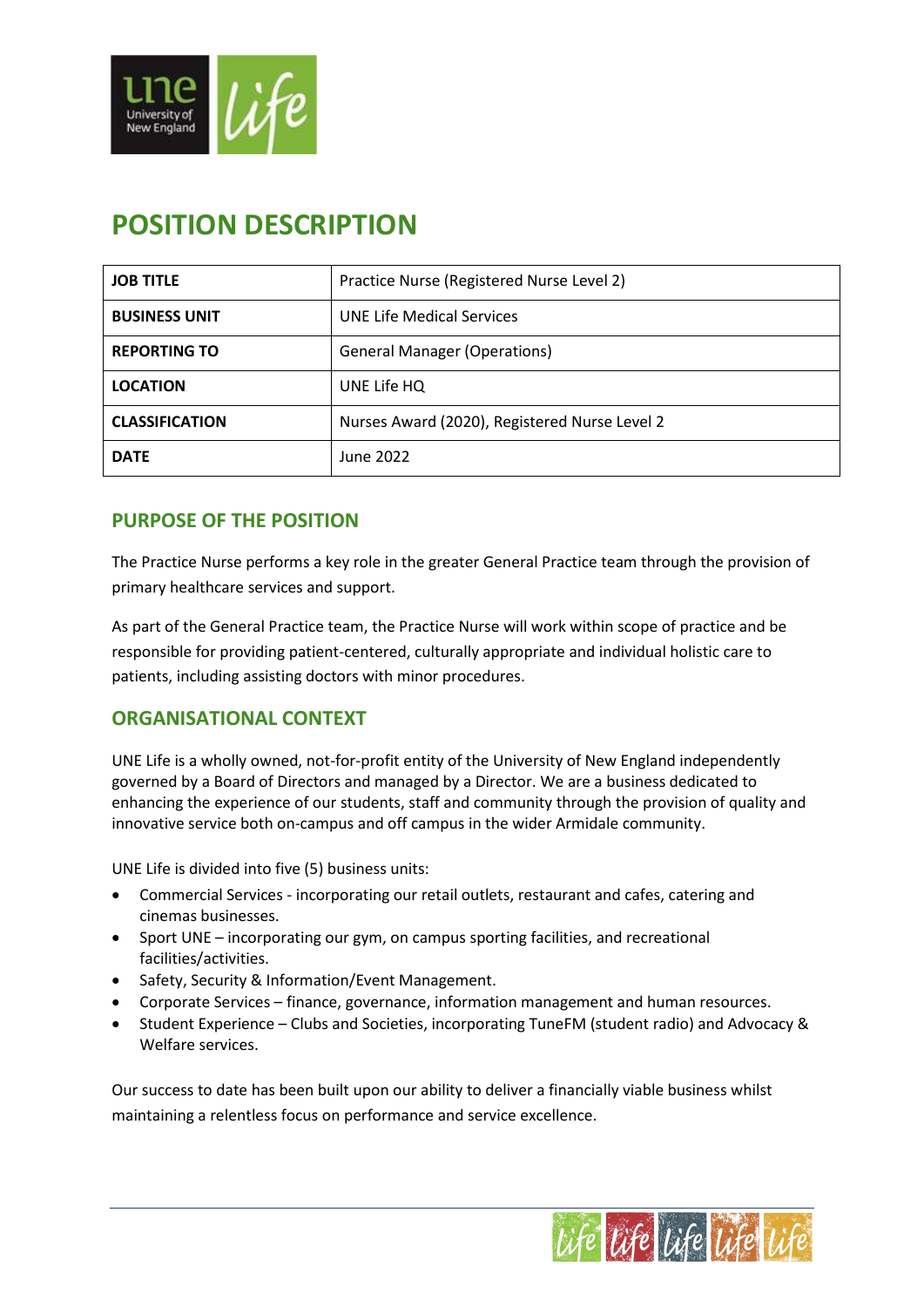# **KEY ACCOUNTABILITIES**

#### **Clinical Care & Compliance**

- Provide clinical services including triage, administration of medications, administration of immunisations and other injections, wound management, and chronic disease management, and the conduct of preventative screening.
- Plan and manage holistic patient care in consultation with medical staff whilst acting as patient advocate.
- Liaise with hospitals, community agencies and allied health to coordinate exceptional patient care.
- Maintain awareness of current and emerging legislation to ensure both business and personal compliance with all statutory and regulatory obligations.
- Provide support to General Practitioners during minor clinical procedures.
- Ensure maintenance of clinical equipment and other infection control activities consistent with polices and procedures.
- Manage stock of clinical supplies and other resources within prescribed budget, adhering to RACGP standard at all times.

#### **General Practice Environment**

- Work as a collaborative member of the multidisciplinary team to ensure excellent patient care and advocacy.
- Maintain accurate documentation using clinical software including recall/reminder systems, IT and information management
- Implement general practice management plans and team care arrangements in consultation with GPs and the multidisciplinary team
- Demonstrate understanding of workplace health and safety principles
- Ensure quality systems are in place and reviewed regularly
- Ensure clinical governance and safe use of medicines following relevant policies and/or legislation
- Work as an inclusive member of the clinical team, providing appropriate mentoring and guidance of registrars, medical, and nursing students
- Contribute to quality improvement strategies with the practice team to bring efficiencies to systems, procedures, and clinical outcomes.

# **KEY RELATIONSHIPS**

- External Stakeholders
	- o Patients
	- o Community & other allied health professionals
- Internal Stakeholders:
	- o UNE Life colleagues
	- o UNE Life contractors
	- o UNE staff and students